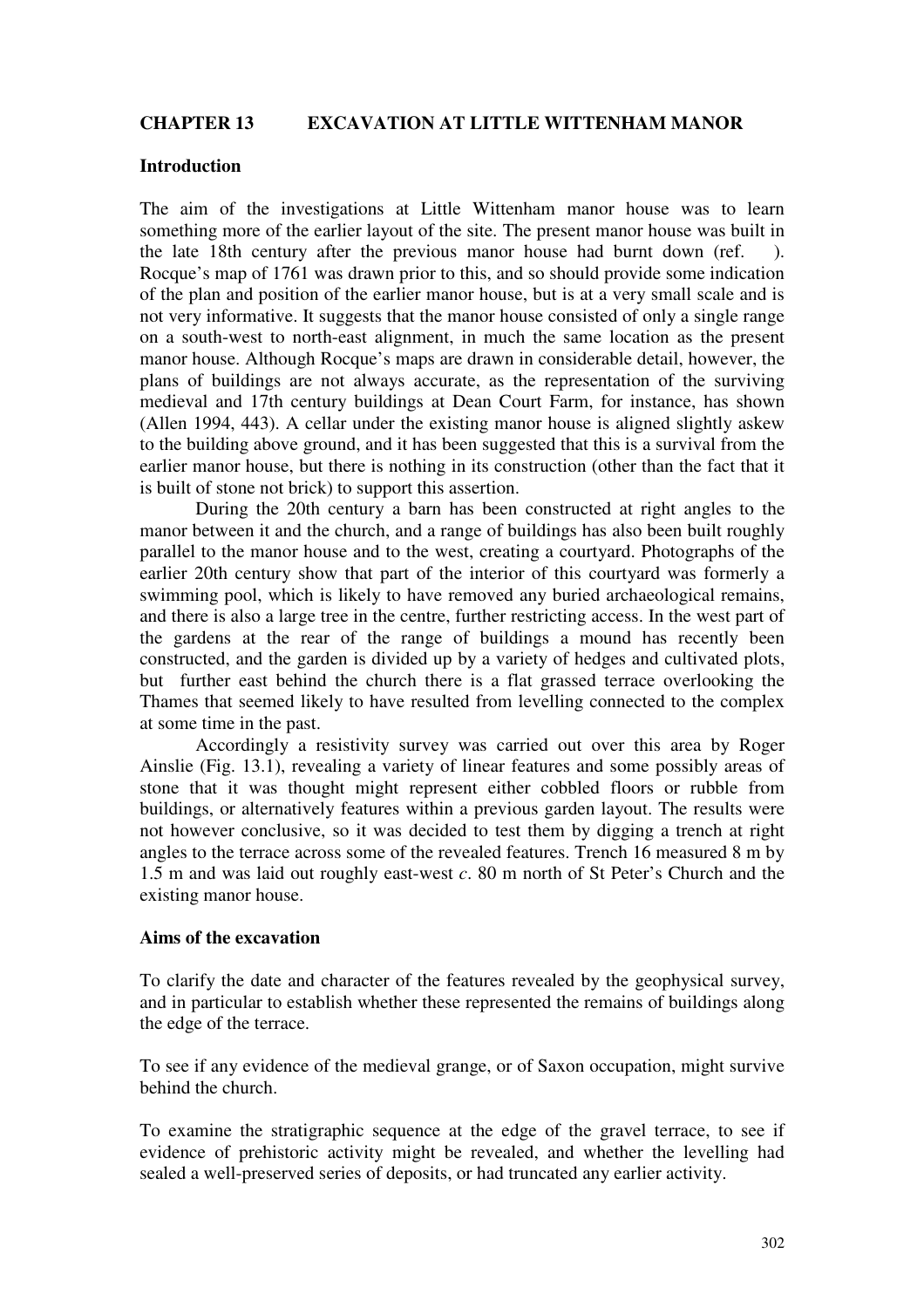#### **Method of excavation**

The trench was dug by hand at weekends, mainly by members of the Abingdon and Area Archaeological and Historical Society under the supervision of Jeff Wallis. Tim Allen also oversaw the excavation. All deposits were dug and recorded stratigraphically using the Oxford Archaeology recording system.

### **Summary of Results**

Excavation revealed a series of medieval and post-medieval deposits, which contained small quantities of pottery and animal bone. Other than a series of alluvial layers and chalk rubble dumps, however, only five cut features were identified. These included one possible pit, three possible postholes and a modern pipe trench. The pit and two of the postholes, if genuine, were of medieval date, but their function is unclear, and they may instead have been depressions in the underlying soil. Several prehistoric, Roman and Saxon pottery sherds were also recovered from the site but, while they represent occupation in the general area, none came from contemporary features or layers.

## **Geophysical survey by R Ainslie**

A resistivity survey covering an area 80 m north-south by 30 m east-west, except for a gap in the centre at the north end, was carried out upon a mown grassed area north of the church in the north-west part of the flat terrace (Fig. 13.1). The work was carried out using a CIA/TR Systems resistivity meter with twin electrodes at probe spacings of 0.5 m, and taking readings at 0.5 m intervals. The survey was carried out in dry weather on ground softened by previous rain, and six grids 20 m x 10 m were completed. The data was processed using TR Systems software.

# **STRATIGRAPHIC NARRATIVE**

Natural clay was overlain by a pale to mid greenish-grey clay silt  $(16015 = 16020)$  c. 0.18 m deep containing occasional quartzite pebbles. This layer contained three sherds (6 g) of pottery, including two sherds of Anglo-Saxon organic-tempered ware with a broad 5th-8th century date range, and one sherd of St Neots-type ware dating to the 10th or 11th century. It also produced a few struck flints.

Layer 16020 was cut by one possible pit (16017) and two possible postholes (16018 and 16019). All of these features were shallow. Pit 16017 lay at the eastern end of the trench, was sub-rectangular and shallow, and was filled by a dark grey clayey-silt containing animal bone and teeth fragments. It also produced eight sherds (16 g) of pottery, including three sherds of glazed Brill/Boarstall ware (*c*. 1200-1600), probably from jugs. One sherd of possible shell-tempered Saxon pottery was also recorded. The deposit produced two struck flints, neither of which are closely datable, but represent the redeposited traces of prehistoric activity in the general area. Two pieces (2 g) of burnt unworked flint were also recovered.

Feature 16018 was circular, only 0.12 m in diameter, and lay *c*. 1.5 m to the south-east of pit 16017 (Fig. 13.2). It was filled by a dark grey clay silt containing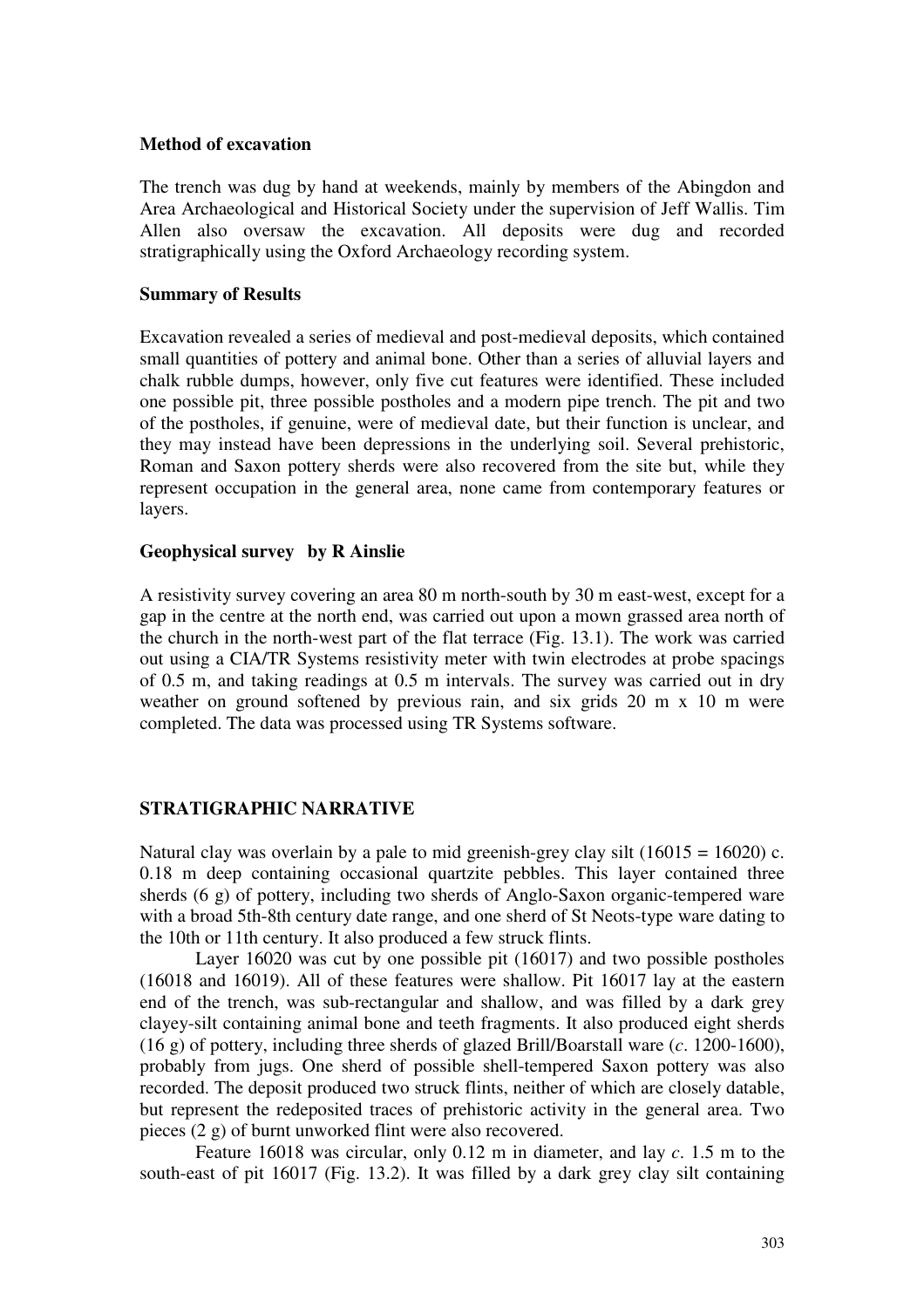several bone fragments. Feature 16019 was 0.2 m in diameter, but was filled by a similar dark grey clay silt. Neither feature produced any datable finds. Their small size suggests that they may have been postholes, although no trace of postpipes or packing was found. Stratigraphically, they probably date between the 11th and the later medieval period (see below).

All three features were sealed by a very dark grey clay silt, numbered 16016 over much of the trench but 16009 along the south edge, where the soil was slightly lighter. This deposit covered the entire trench and measured up to 0.2 m deep. Nine sherds (59 g) of pottery were recovered from 16016, including a single sherd of late Roman pottery, one sherd of late Saxon shelly ware, and two sherds of Brill/Boarstall ware dating between the 13th and 16th centuries AD. Two pieces (15 g) of Saxon organic-tempered ware and four sherds (23 g) that date between the 13th and 15th century came from 16009, dating this deposit to the late medieval period. Four residual struck flints came from 16016, including one retouched flake, probably dating to the Neolithic or Bronze Age, and six struck flints including a proximal microburin from 16009. The microburin, manufactured from an unusual flint type containing large inclusions of chalcedony, can be dated to the Mesolithic period. Five pieces (36 g) of burnt unworked flint were also recovered.

 Overlying layer 16009 was a charcoal-rich patch of dark grey silty loam (16010), which was 0.03 m deep. The deposit produced a few fragments of animal bone. Layer 16013, a dark grey silty loam, sealed the charcoal deposit. This context yielded ten sherds (65 g) of pottery, including one flint-tempered sherd of possible late Bronze Age or Iron Age date. Most of the pottery, however, belonged to a late or post-Medieval phase. Seven struck flints were recovered from the deposit, the majority of which were unretouched flakes that could not be closely dated. One piece, however, was a retouched bladelet that has been snapped proximally, which most probably belongs to a Mesolithic or early Neolithic industry.

Layer 16016 was overlain by layer 16013 over much of the trench, and by layer 16007 along the south edge, where 16013 faded out. The limits of 16007 corresponded to those of 16009 beneath, leading the excavators to wonder whether these were successive fills of a ditch running from the east end to the middle of the trench. It is more likely, however, that this was merely variation within the successive layers of soil. Layer 16007 consisted of a dark grey silty loam containing occasional chalk pellets but no datable finds. Towards the west end of the trench 16013 was cut by a feature filled with a layer of chalk rubble, gravel and sand (16014). Beyond this at the very west end of the trench, and again cut by the feature, was layer 16006, a dark grey-black silty loam without any finds. This may correspond to layer 16013 further east, but was not excavated.

Deposit 16012 was a patch of soil that overlay layer 16013, and continued beyond the north edge of the trench at its eastern end. It was ovoid to sub-rounded in plan, had a maximum width of 0.68 m and was 0.03 m deep. It contained only a few fragments of plain roof tile. Layer 16013 was also overlain by a dark irregular patch of charcoal-rich silty loam (16011), seen at the eastern end of trench *c*. 1 m to the west of 16012. This patch, which measured 0.36 m by 0.2 m, did not produce any datable finds.

Towards the east end of trench layers 16013, 16007, 16010 and 16012 were overlain by a horizon of flint gravel at the base of a thin layer (16003) of grey silt *c*. 0.05 m deep. Four sherds (31 g) of pottery came from layer 16003. These comprised two possibly Roman sherds and two pieces of post-medieval red earthenware. There were also three flints: one flake, one partially-worked nodule and one probable flake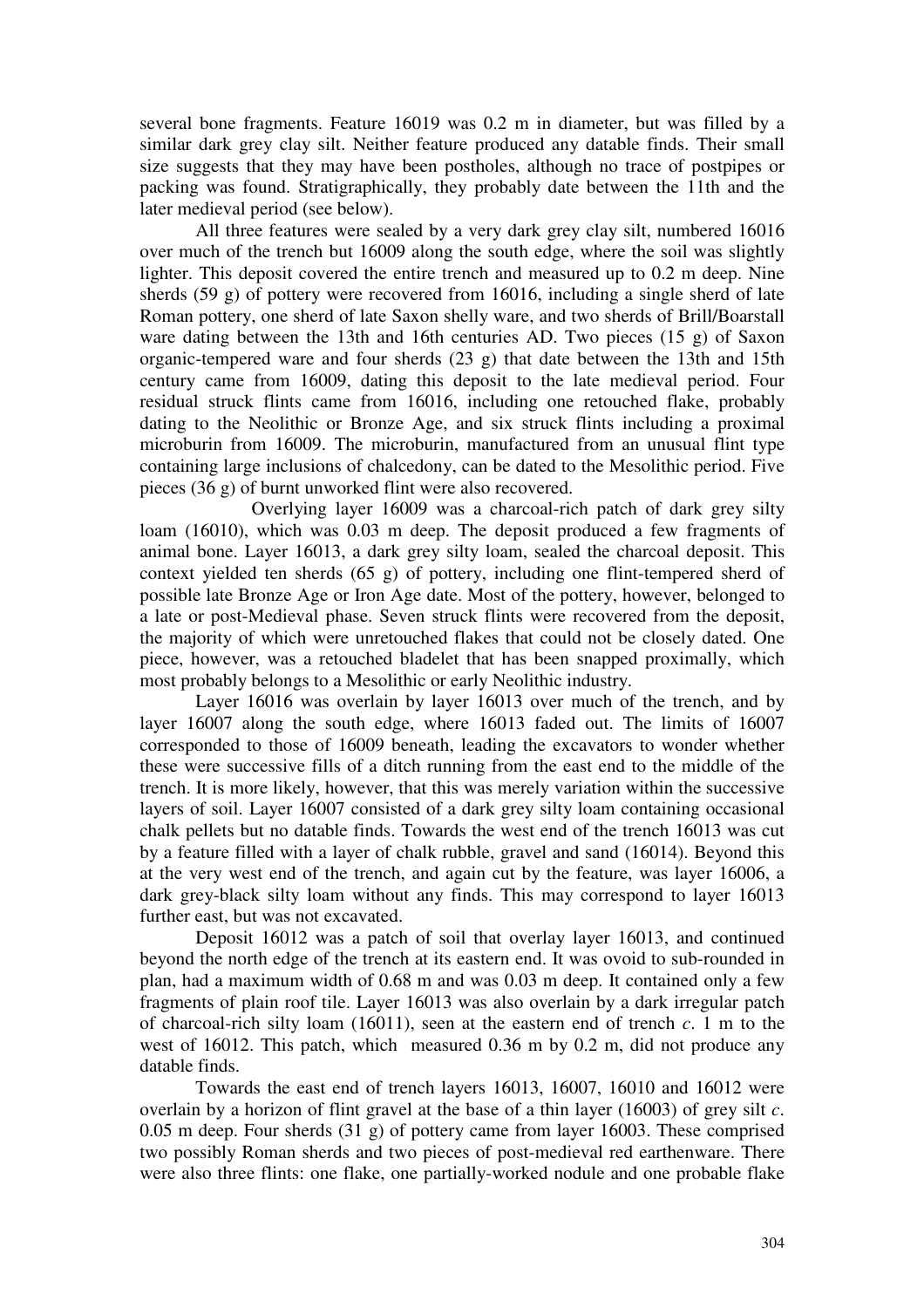core fragment. The end-and-side scraper has been abruptly retouched at the distal end and semi-abruptly along the right-hand edge; there is also an area of proximal bifacial retouch, which has the effect of removing the bulb. A Neolithic or Bronze Age date would be appropriate for this piece. Some tile and clay pipe fragments were also recovered from the deposit. At the very west end of the trench layer 16006 was overlain by layer 16004, a friable dark grey-black loam, which was also devoid of finds. This may correspond to layer 16003 further east.

 Layer 16003 was overlain by a dump of chalk rubble 16002, densest at the northern edge of the trench, and appeared to be cut by the feature containing layer 16014, a horizontal layer of compacted chalk rubble in a matrix of orange gravel and sand. This was not excavated. It was overlain by another dump of rubble (16005) that extended *c*. 1.3 m eastwards beyond 16014. No finds were recovered from 16014 or 16005. The latter had an edge of fine, yellow gravel and sand, which on excavation widened to about 0.5 m and suggested a possible north-south foundation or path with an oval patch (16008) on one side midway across the trench comprising a scatter of limestone rubble and one quartzite cobble. The oval measured 0.5 m long, 0.25 m wide and 0.03 m deep, and contained two sherds (5 g) of pottery DATE? and a piece of tile.

 Cutting layer 16004, and running across the top of 16005, was 16021, a band of loose mid to dark grey-brown loam in a north-north-east to south-south-west direction. This collection of layers may correspond to one of the features identified in the resistivity survey. It was not fully excavated, and no pottery or other finds were retrieved from its surface, but it was most likely a recent pipe trench (see Fig. 13.1).

 The subsoil (16001), a friable dark grey-black loam, lay directly above deposits 16004, 16002, 16005 and 16021, and extended across the entire trench. This layer was *c*. 0.22 m thick and contained the largest pottery assemblage from the site, a total of eleven sherds weighing 106 g. The collection is mostly composed of 19th and early 20th century types, including a modern stoneware flagon handle and six scraps of tile. Two sherds of St. Neots-type ware dating to between the 10th and 11th centuries were also present. Three struck flints, including a notched flake, were recovered from the deposit. The notched flake has had a neat notch retouched at the distal end and another, slightly more irregular, notch opposite on the proximal end; this piece may belong to a Neolithic or Bronze Age industry.

The subsoil was sealed by the topsoil (16000), a dark grey-brown friable loam, which produced four sherds (21 g) of pottery, including three pieces of English porcelain and one piece of post-medieval red earthenware. Six struck flints, including four undiagnostic flakes and two pieces of waste, were also recovered from the layer.

The finds assemblage from the topsoil (16000) and subsoil (16001) clearly represents a mixed collection, spanning the prehistoric to modern period. The majority have probably been reworked from underlying deposits, but a number of the post-medieval pottery sherds may have been dispersed throughout the subsoil as a result of manuring practices.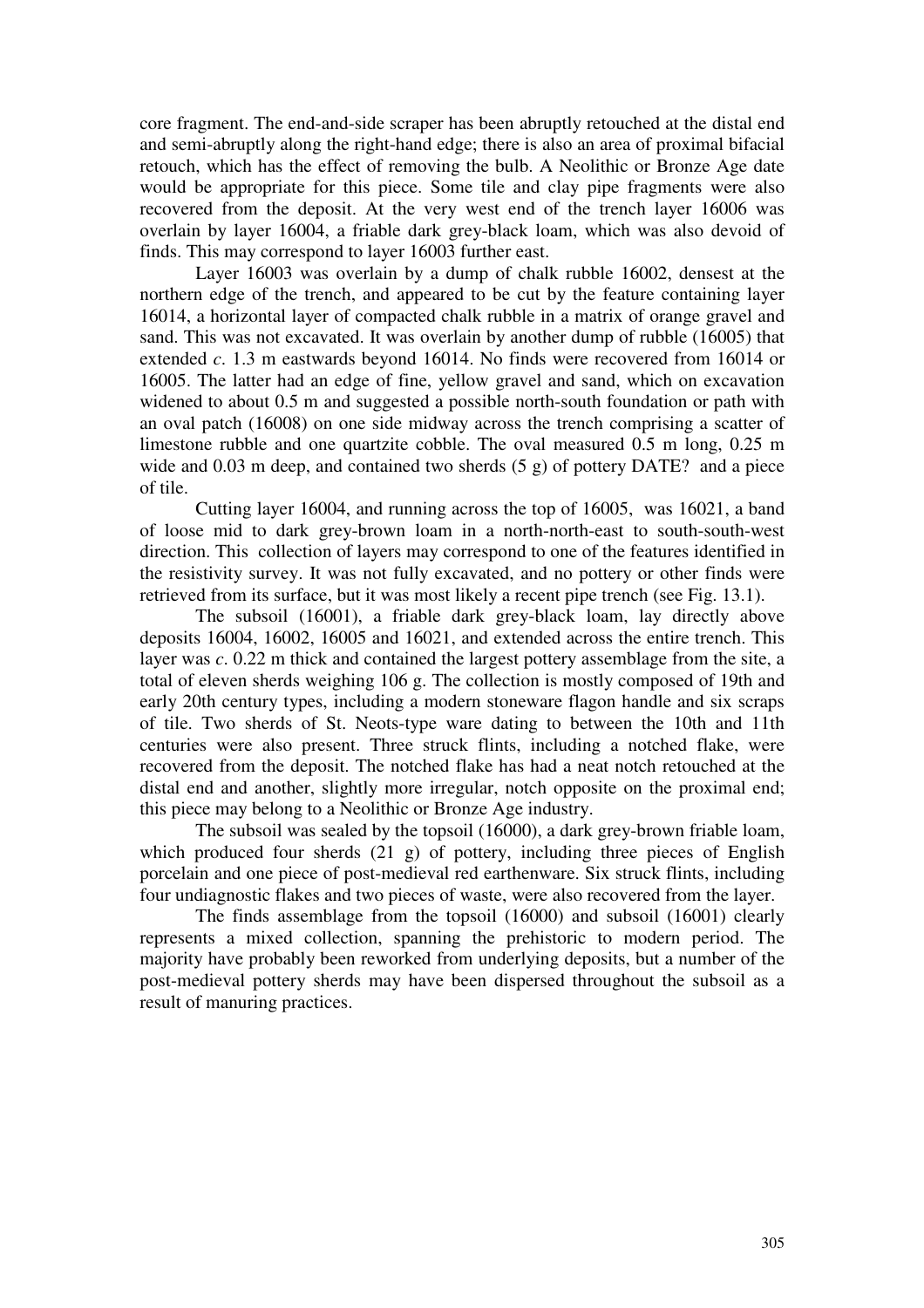## **THE FINDS**

### **POST-ROMAN POTTERY**  *By John Cotter*

### **Introduction**

A total of 57 sherds of pottery weighing 347 g was recovered from 10 contexts in Trench 16. This total includes two scraps of prehistoric flint-tempered pottery, probably later Bronze Age, and three sherds of Roman pottery, two of which have been dated to the later part of the Roman period by Paul Booth. The post-Roman total is therefore 52 sherds. Most contexts also included a few scraps of roofing tile which was apparently medieval. Topsoil context (16000) also produced three pieces of modern bathroom-type tile and pieces of black clay (shooting) pigeon.

### **Methodology**

All the pottery was examined and spot-dated. For each context the total pottery sherd count and weight were recorded on an Excel spreadsheet (Table 14.1), followed by the context spot-date which is the date-bracket during which the latest pottery types in the context are estimated to have been produced or were in general circulation. Comments on the presence of datable types were also recorded, usually with mention of vessel form (jugs, bowls etc.) and any other attributes worthy of note (e.g. decoration etc.). A more detailed catalogue, however, has not been considered worthwhile.

#### **Date and nature of the assemblage**

Most of the sherds were small, sometimes very small, and often worn - a factor reflected in the average sherd weight of 6 g. Very few featured sherds (rims etc.) were present. This immediately suggests that most, if not all, of the pottery is residual in its contexts. The small size and condition of the sherds also makes positive identification impossible in some cases.

The assemblage is fairly typical of sites in this part of Oxfordshire and closely matches the range of post-Roman wares found in Oxford (Mellor 1994; 1984). All the pottery types identified are listed in Table 13.1 and need not be repeated in detail here. It is worth considering the stratigraphy of Trench 16 before discussing the range of types recovered, since this makes it fairly clear that most of it is residual. Nearly all the contexts are layers except possible pit 16017 and posthole 16008.

Stratigraphically the lowest context is 16020. This produced only three sherds of pottery including a sherd of St Neots-type ware, which should date the context to the 10th or 11th century (on the basis of its currency at Oxford). It also produced two sherds of Anglo-Saxon organic-tempered ware with a broad 5th to 8th century date range. These however contained abundant quartz sand - a characteristic which could suggest a 7th to 8th century dating rather than earlier. The dating of organic-tempered ware (normally very locally produced) is notoriously problematic and varies slightly from place to place. In some parts of England it may have lingered on as late as the 9th or 10th century alongside better made late Saxon wares such as St Neots-type ware, which was in production from *c*. 850-1100. So there is slight possibility that all three sherds in 16020 are roughly contemporary. A date of 590 - 650 cal AD was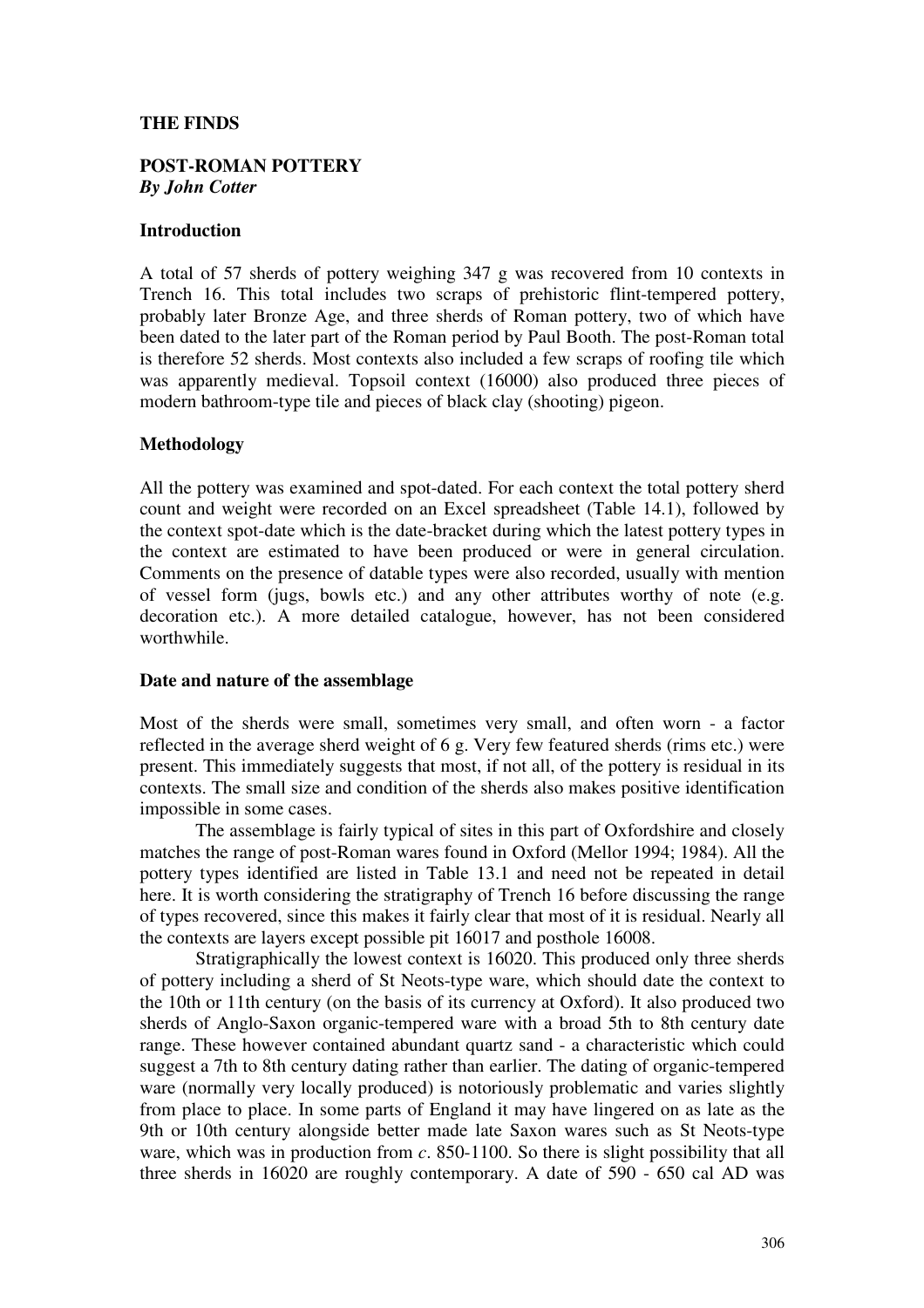however obtained from similar quartz and organic-tempered ware recovered from two pits at Neptune Wood just east of Long Wittenham (see Chapter 12). On balance, therefore, it is likely that the early or mid Anglo-Saxon organic-tempered sherds in this context are residual. The single late Saxon St Neots-type sherd may also be residual, but provides a *terminus post quem* for this layer.

Immediately above layer 16020 is a possible pit (16017), which produced eight sherds of pottery including three sherds of glazed Brill/Boarstall ware (*c*. 1200- 1600), probably from jugs. Two of these sherds are quite possibly from within the earlier part of this range, but one sherd is later-looking and possibly dates to the 15th or 16th century. This means that the remaining eight pottery-bearing contexts which are stratigraphically above this must have been laid down during the late- or postmedieval periods - a suggestion supported by the fact that some also contain Brill/Boarstall ware, other medieval wares and ultimately post-medieval and modern wares. Some of these contexts also produced further residual sherds of Anglo-Saxon organic-tempered ware, St Neots-type ware and late Saxon Oxford shelly ware (Fabric OXB, 9th-11th century).

St Neot's-type ware (OXR) was produced across a wide area of the south-east Midlands centred on Cambridgeshire, Bedfordshire and Northamptonshire. Two types of flint-, shell- and limestone-tempered coarsewares from south-west Oxfordshire and north-east Wiltshire are represented (Oxon. Fabric OXBF, 9th-13th century, and Wilts. OXAQ, 12th-early 15th century). Calcareous gravel-tempered early medieval Oxford ware (OXAC, *alias* 'Cotwolds'-type), which is common in Oxford between the 11th and early 13th centuries, is notable by its absence suggesting perhaps that Wittenhams lies too far east of its normal core distribution area to register in this small trench assemblage. As one would expect, Brill/Boarstall ware (OXAM) from Buckinghamshire is the commonest glazed medieval ware represented, mainly as jugs. A range of grey and brown sandy unglazed fabrics probably represent a more dispersed late Saxon to late medieval south-east Oxfordshire industry, perhaps including that located at Nettlebed from the 14th century onwards (OX162). One or two jug sherds from the Abingdon/Ashampstead-type industry (OXAG) in Berkshire are also present and a single jug base in 13th-15th century Surrey whiteware (OXBG). Local post-medieval glazed red earthenwares (REW), a few clay pipe fragments and modern stonewares occur in the latest contexts and complete the ceramic sequence.

## **FIRED CLAY**

A few very small fragments of shapeless daub were recovered. These are uninformative.

**STRUCK FLINT**  *By Kate Cramp* 

## **Introduction**

A total of 34 struck flints and 11 pieces (65 g) of burnt unworked flint was recovered from Trench 16 (Tables 13.2 and 13.3). The struck flint came from eight contexts, none of which produced in excess of seven pieces. All of the flintwork was residual. The flintwork is largely undiagnostic, although the presence of a proximal microburin (context 16009) and several blades suggests that at least a small amount results from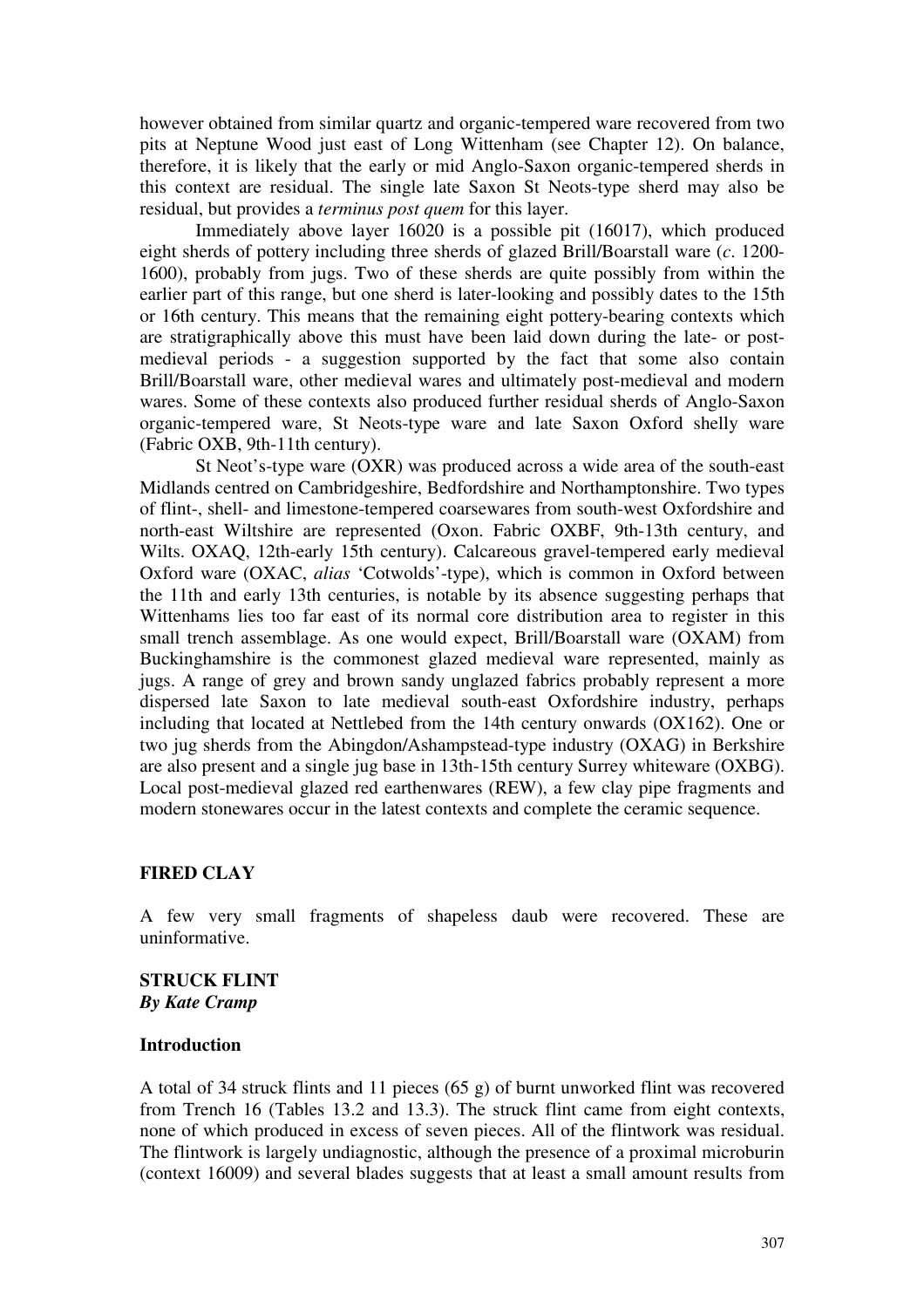Mesolithic activity. The end-and-side scraper from context 16003, along with a number of the flakes, probably derive from a Neolithic or Bronze Age industry.

## **Methodology**

The artefacts were catalogued according to broad debitage, core or tool type. Classification of retouched pieces followed standard morphological descriptions (e.g. Bamford 1985, 73-7; Healy 1988, 48-9; and Saville 1981, 7-11). Cores were classified according to platform and removal type; complete examples were individually weighed. Chips were defined as pieces whose broadest surface was less than  $10 \text{ mm}^2$ , including small flakes or fragments of flakes (Newcomer and Karlin 1987, 33). In order to avoid any sampling bias, a distinction was made in the database between chips that were excavated by hand and those that were recovered by sieving.

The general condition of the flintwork was noted, along with details of cortication and flint type. The general technological appearance of the flintwork was described, particularly where such information contributed to the dating of individual pieces and groups. Evidence of burning and breakage was recorded consistently. Burnt unworked flint was quantified by piece and by weight, with further details of raw material type and degree of calcination recorded where appropriate.

The assemblage was catalogued directly onto a Microsoft Access database, a copy of which will be deposited with the archive. If possible, a digital copy of the flint database will also be made available.

# **Condition**

The assemblage is in variable condition, with fresh and heavily rolled pieces present within the same deposit. This implies that the collection is of mixed origin. The majority of flints are uncorticated, although a moderate or heavy cortication is occasionally present, sometimes combined with a deep orange iron staining.

## **Raw material**

The assemblage represents the use of both chalk flint and gravel flint sources, although the evidence suggests a heavier reliance on the latter. The majority of both struck and burnt flint nodules possess a very thin, abraded and stained cortex indicating their gravel deposit origin. Chalk flint was used less frequently, probably on account of its non-local source, but is represented by a small number of flakes possessing a thick, white cortex. The presence of a large partially-worked nodule of chalk flint suggests that it was transported to the site in an unprepared state. The interior is grey-black in colour and the cortex, although up to 10 mm thick, is slightly weathered; it is possible that superficial deposits of chalk flint were used for the provision of these nodules.

The assemblage is dominated by flakes (20 pieces) with a small representation of blades, bladelets and unclassifiable waste. The majority of flakes are undiagnostic, although a few exhibit platform edge abrasion and may belong to Mesolithic or Neolithic industry. The blades and bladelets are generally soft-hammer, tertiary removals with dorsal blade scars; such pieces would not be out of place in a Mesolithic industry. The proximal microburin, manufactured from an unusual flint type containing large inclusions of chalcedony, can be dated to the Mesolithic period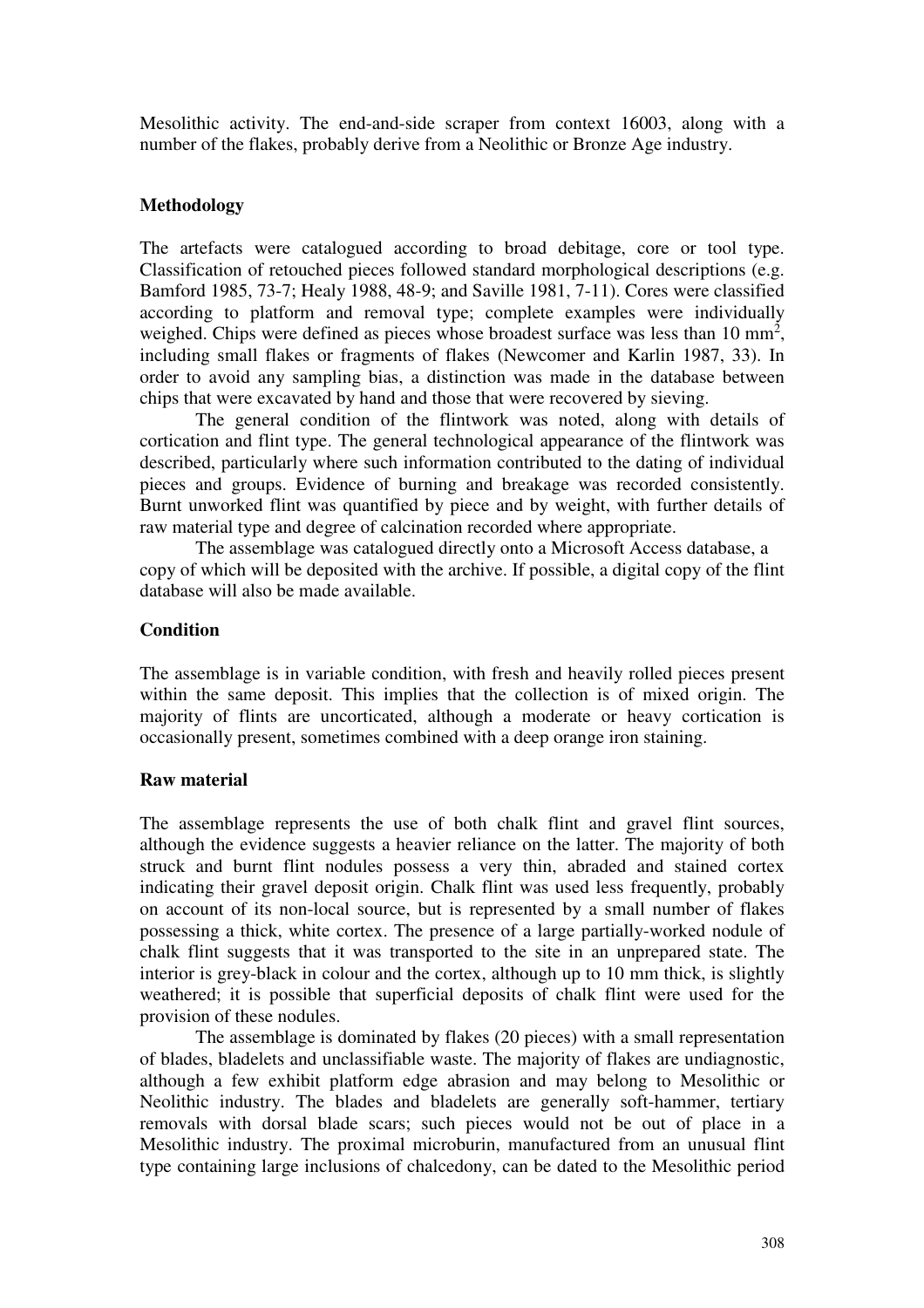and probably reflects limited on-site microlith manufacture using the microburin technique.

With the exception of a probable flake core fragment (context 16003), no formal cores were recorded; the presence of a partially-worked chalk flint nodule from the same context does, however, indicate that some knapping activity probably took place on site; the single chip from context 16009 may have derived from such activity.

The retouched component consists of four pieces: one retouched flake, one retouched bladelet, one end-and-side scraper and one notched flake. The bladelet displays a short length of retouch to the distal end; the proximal end has been snapped, perhaps deliberately. The end-and-side scraper has been abruptly retouched at the distal end and semi-abruptly along the right-hand edge; there is also an area of proximal bifacial retouch, which has the effect of removing the bulb. A Neolithic or Bronze Age date would be appropriate for this piece. The notched flake has had a neat notch retouched at the distal end and another, slightly more irregular, notch opposite on the proximal end. Again, this piece could plausibly belong to a Neolithic or Bronze Age industry.

## **Discussion**

The flints recovered from the 2005 excavations at Little Wittenham form a small and mixed collection. Very few features produced any flintwork, and none contained what could be termed a coherent group. In a few cases, however, the flints were in a fresh condition, for instance three from contexts 16003 and three from 16016.

Although limited, the flint assemblage is of interest when considered in its wider landscape context. Evidence of potentially contemporary Mesolithic and early Neolithic activity was recovered during the Castle Hill excavations (see Chapter 4), while middle and late Bronze Age flintwork was identified from the plateau below the fort (see Chapter 6).

## **ANIMAL BONE** *by Lena Strid*

#### **Introduction**

The animal bone assemblage consisted of 166 re-fitted fragments. The bones were retrieved by hand, and thus may be biased against small species. A full record of the assemblage can be found with the site archive.

## **Methodology**

The bones were identified to species using a comparative reference collection, as well as osteological books and articles. Sheep and goat were not identified to species at this stage, but rather classified as 'sheep/goat'. Ribs and vertebrae, with the exception for atlas and axis, were classified by size: 'large mammal' representing cattle, horse and deer, 'medium mammal' representing sheep/goat, pig and large dog, and 'small mammal' representing such animals as small dog, cat and hare.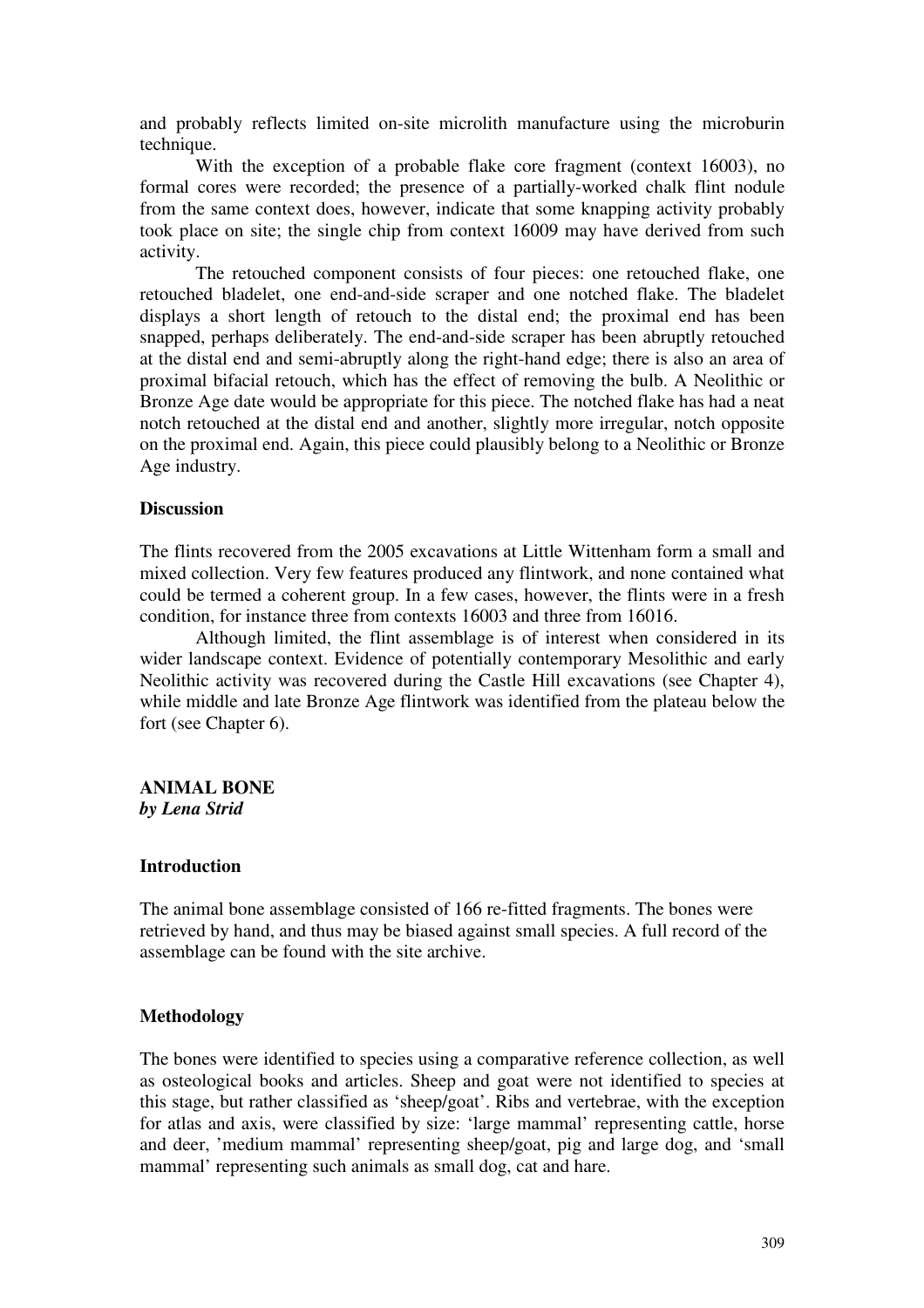The condition of the bone was graded using criteria stipulated by Lyman (1996), Grade 0 being very well preserved bone and grade 5 indicating that the bone had suffered such structural and attritional damage as to make it unrecognisable.

For ageing, mandibles with two or more teeth (Grant 1982), cattle horncores (Armitage (1982) and fused and unfused epiphyses (Habermehl 1975) were noted. Sex estimation was carried out on cattle metapodials and pelves, sheep pelves, and pig canine teeth, using data from Boessneck et al (1964), McCormick and Murphy (1997), Prummel and Frisch (1986), Schmid (1972) and Vretemark (1997). Measurable bones were noted according to von den Driesch (1976).

#### **OVERVIEW OF ASSEMBLAGE**

#### **Preservation**

The assemblage was in an overall good condition; 78.9% scoring grade 1 according to Lyman (1996) (see Table 13.4). One bone showed traces of burning, and one displayed gnaw marks.

#### **Species**

A total of 40 fragments (24.1%) could be determined to species (see table 13.5). The species present include cattle, sheep/goat, pig, horse, rabbit and domestic fowl.

The assemblage is dominated by cattle, sheep/goat and pig, which is the usual trend in most archaeological deposits regardless of time period. Unfortunately, there is not enough information to discern slaughter age patterns for these species.

Most of the bones come from the lower, late medieval deposits; there were 26 from a shallow pit 16017 at the base of the sequence, and 57 fragments from deposit 16016=16009, with another 34 from the overlying layer 16013. The identified bones were however too few to anything about specific assemblages.

## **DISCUSSION**  *by Tim Allen*

# **The stratigraphic sequence.**

The excavation of Trench 16 has revealed a considerable depth of soil overlying the natural gravel. To summarise, the sequence appears to start from the late Saxon or early medieval period, with the majority of the deposits belonging to the late medieval or early post-medieval period (feature 16017,  $16016 = 16009$ ,  $16013 = 16007$  and 16006). This is followed by a thin soil 16003 with a layer of flint gravel at its base, representing either a phase of worm-sorting of the soil, evidence that the area was under grass, or more likely, a short soil accumulation following a phase of construction that is not otherwise evident in the trench. This soil contains clay pipe and post-medieval red earthenware, and dates between the 16th and 18th centuries. If the section is to be believed, it is followed by a further phase of activity marked by the layers of gravel, chalk and stone in a probable feature at the west end of the trench, and the patch of chalk rubble further east. The only pottery from within these layers,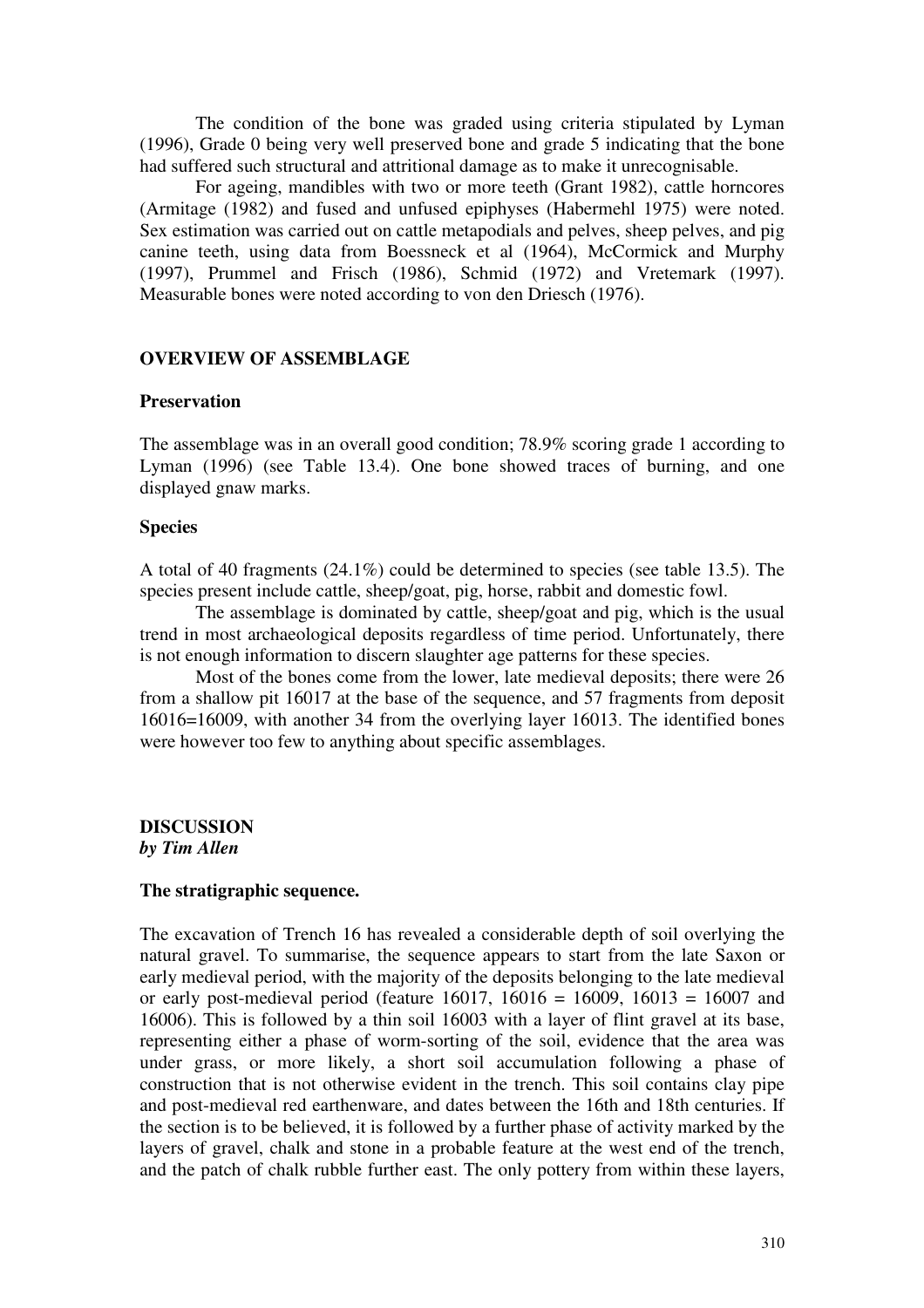from patch 16008, is later medieval. Finally this sequence is capped by recent garden soils of 19th and 20th century date.

The only possible evidence of structural activity within the sequence is the possible pit and postholes in the top of layer 1620 at the base of the sequence. These shallow features might indicate some truncation at this point in the sequence, and the late date of the pottery in pit 16017 could suggest that this was followed by the dumping of several layers containing residual finds, mainly of later medieval date. Whether these features were indeed genuine is however uncertain; the possible pit was shallow, as were both of the possible postholes, neither posthole had any evidence of postpipe or packing, and all were filled with a soil very similar to layers 16016 and 16009 that directly overlay them. It is therefore possible that these were the result of hollows or depressions in the layer below, and the dating evidence from 16017 and 16016 = 16009 is broadly consistent.

While truncation of layer 16020 may not therefore be indicated, there was clearly a rapid accumulation after this, as some 0.4 m of soil of largely homogeneous character built up, divided only by one spread of charcoal. The dark character and relatively friable nature of these soils might indicate garden soil, which would also explain the patchy character of the soil and the mixed date of the finds. In this case, however, it would appear that a lower garden soil was then sealed by a patch of charcoal, and then a further layer of soil was dumped and reworked to create a second garden soil, both layers being of similar date. For whatever reason, it appears that some soil was being imported to this location from elsewhere within the manor. The generally good preservation of the animal bone from these deposits would suggest that the soils were dumped over a short period of time, and were then not reworked very much.

The present level appearance of the terrace strongly suggests that this area has been artificially levelled at some time in the past, and from the stratigraphic evidence it is clear that this was a levelling up, and that the most likely period for this to have occurred was sometime between the later 15th and the mid-17th centuries. This sequence is capped by lenses of soil and by a thin spread of flint gravel, perhaps associated either with building or with the laying of paths. We might perhaps envisage landscaping for a formal garden alongside the river during the Tudor period.

Following a thin soil accumulation there is another phase of activity, which is probably that visible as lines and spreads of stone in the resistivity survey, although more than one phase of activity may well be visible. As the sequence of gravel and stone spreads at the west end of the trench was not fully excavated, and only the upper layers were shown to postdate layer 16003, it is possible that an earlier feature may be represented by layers 16008 and 16014 below, from which the pottery dated to the later medieval period, which was remade or superseded by the later layers above. The elements visible on the resistivity survey are mostly difficult to interpret, but include a circular feature with a central focus, perhaps a fountain or pool, a probable broad walk parallel to the terrace edge, possibly flanked either side by low walls or kerbs, and possibly supplemented by drainage channels at a later date. The date of this later phase is uncertain, though it is likely to belong to the 17th or 18th centuries rather than any later. More extensive excavation would be required to make sense of the elements, but there was clearly a formal garden of sorts behind the manor house.